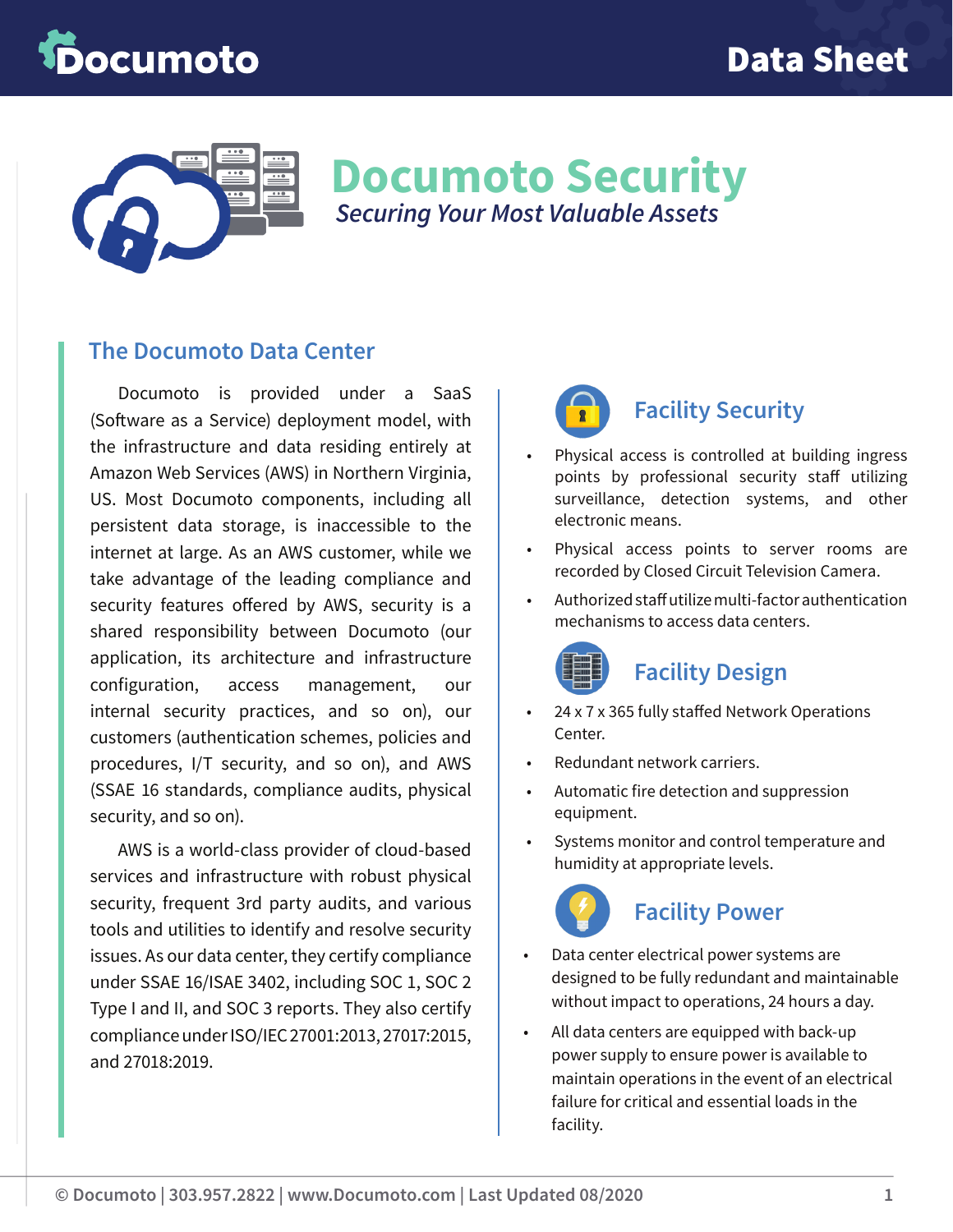# **pocumoto**



## **Documoto Security** *Securing Your Most Valuable Assets*

#### **AWS Security Processes**

AWS maintains compliance under SSAE 16 / ISAE 3402, including SOC 1, SOC 2, SOC 2 Type 1, and SOC 3. AWS System and Organization Controls (SOC) Reports are independent third-party examination reports that demonstrate how AWS achieves key compliance controls and objectives. The purpose of these reports is to help you and your auditors understand the AWS controls established to support operations and compliance (https://aws.amazon. com/compliance/soc-faqs/).

- AWS SOC 1 Report.
- AWS SOC 2 Security, Availability & Confidentiality Report.
- AWS SOC 2 Security, Availability & Confidentiality Report.
- AWS SOC 2 Privacy Type I Report.
- AWS SOC 3 Security, Availability & Confidentiality Report, publicly available as a whitepaper.

For further information, see the AWS Security Whitepaper here: [https://d1.awsstatic.com/whitepapers/](https://d1.awsstatic.com/whitepapers/aws-security-whitepaper.pdf) [aws-security-whitepaper.pdf](https://d1.awsstatic.com/whitepapers/aws-security-whitepaper.pdf)



#### **Communication & Operating Systems Security**

We write our software taking into account modern security breach exploitations used in the Internet including cross-site scripting, JavaScript and SQL injections.

Taking this a step further, all communication between a client PC and our servers is secured via Secure Sockets Layer (SSL). This is a cryptographic protocol that provides communications security over the Internet, designed to prevent eavesdropping and tampering of data. In addition, we validate each session, greatly reducing the possibility of session hijacking.

Access to the Documoto production system is strictly enforced via the principle of "least privilege," giving access to the network to only those who need it and with only powers which are absolutely essential to do his/her work.

Documoto servers are hardened based on the latest best practices. We perform vulnerability assessments regularly. Exceptions are remedied as appropriate. Operating system and Documoto code patches are installed during scheduled maintenance windows. All patches are reviewed before being applied to the production environment.